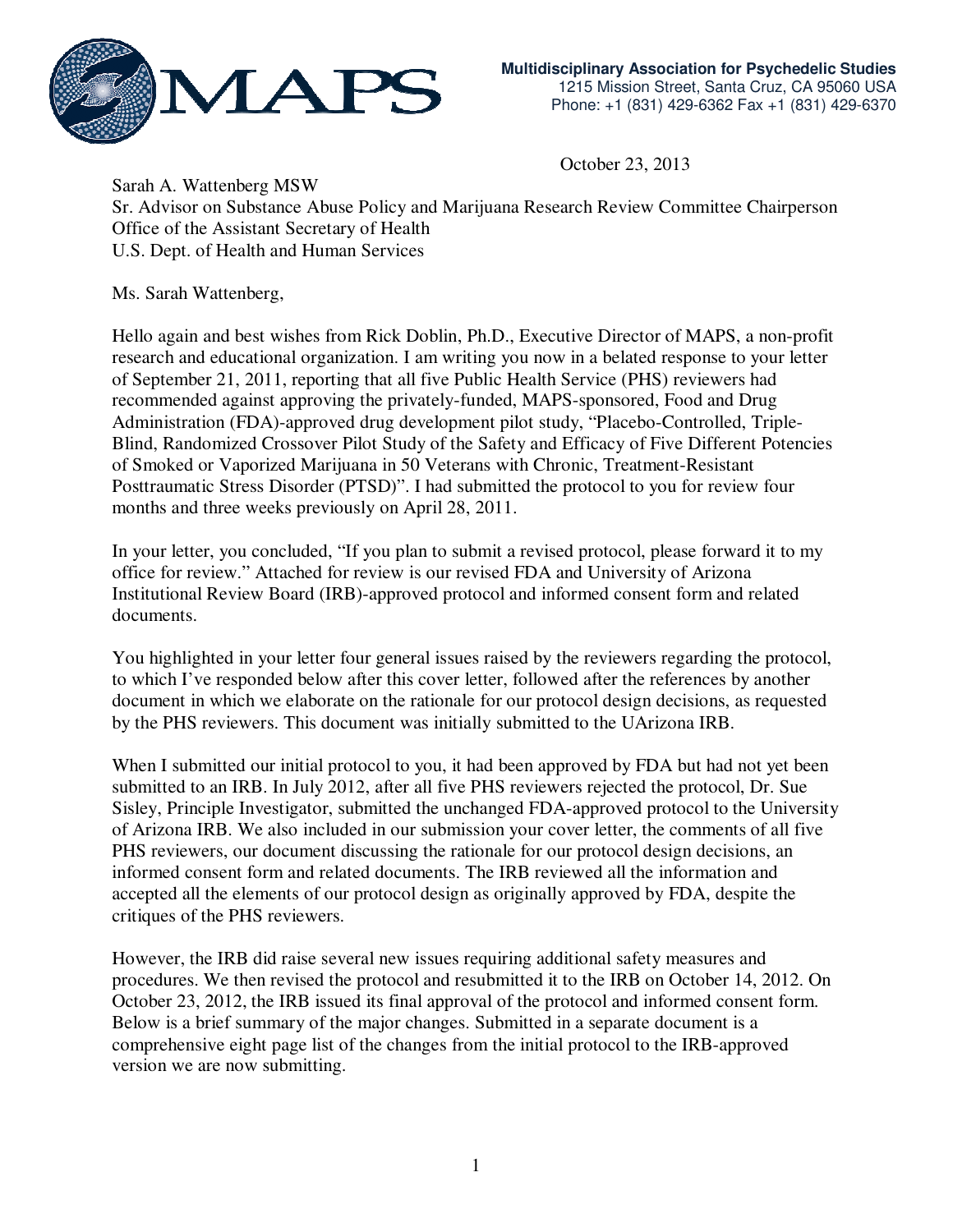## New Safety Measures in Revised IRB-Approved Protocol

The protocol now includes an assessment of suicidality and anxiety as well as assessments of PTSD symptoms and depression. New safety procedures include increased monitoring for psychiatric symptoms through daily telephone contact by research staff with the subjects during the first week of marijuana self-administration and mid-week for the second, third and fourth weeks. In addition, research staff will gather information on a regular basis from a personal contact selected by each subject who will independently verify marijuana self-administration and report any signs of behavioral change.

Additional new precautions include excluding from study participation any individuals with a first-degree relative with psychotic disorders and the evaluation of subjects' psychiatric status by the principle investigator if requested to do so by research staff.

Further substantive responses to the protocol design issues you raised in your letter of Sept. 21, 2011 and the document discussing the rationale for our protocol design choices, follow this cover letter, which concludes with the request discussed below.

# A Plea for HHS to Defer Review of MAPS' Marijuana/PTSD protocol to FDA, IRB, DEA

I'm writing you to request that HHS eliminate the PHS review process for all privately-funded medical marijuana drug development studies and defer the review of MAPS' marijuana/PTSD protocol to FDA, IRB, and DEA, where Congress placed that responsibility. This is the accepted review process for privately-funded research with all other Schedule 1 drugs. Should MAPS or any other sponsor obtain approval for a medical marijuana study from FDA, IRB, DEA and the appropriate state authorities, we request that NIDA automatically agree to sell marijuana at cost so that the study can proceed.

I further request that you proceed with your review of our protocol in parallel with considering my request that the PHS protocol review process be eliminated. The protocol that MAPS is now submitting to you is a much delayed and much needed attempt to gather pilot data in 50 US veterans with chronic, treatment-resistant PTSD at a time when about 22 veterans and 1 active duty soldier commit suicide every day [1]. Rather than the four months and three weeks that the PHS review took last time, I hope that you can complete this new PHS review within the 30 days that FDA is required to respond to protocols submitted under IND.

### Challenges to NIDA's Monopoly on the Supply of Marijuana for Privately-Funded Research

Starting in 2001, MAPS began sponsoring the efforts of Prof. Lyle Craker, UMass Amherst, Medicinal Plant Program, Department of Plant, Soil and Insect Sciences, to obtain a DEA license to produce a supply of medical marijuana under contract to MAPS to be used exclusively in federally-regulated research. In February 2007, after extensive legal hearings before DEA Administrative Law Judge (ALJ) Mary Ellen Bittner, Prof. Craker won his lawsuit against the DEA for refusing to issue him a license. DEA ALJ Bittner recommended to the DEA Administrator that it was in the public interest for DEA to license Prof. Craker to grow medical marijuana under contact to MAPS for privately-funded, federally-regulated research.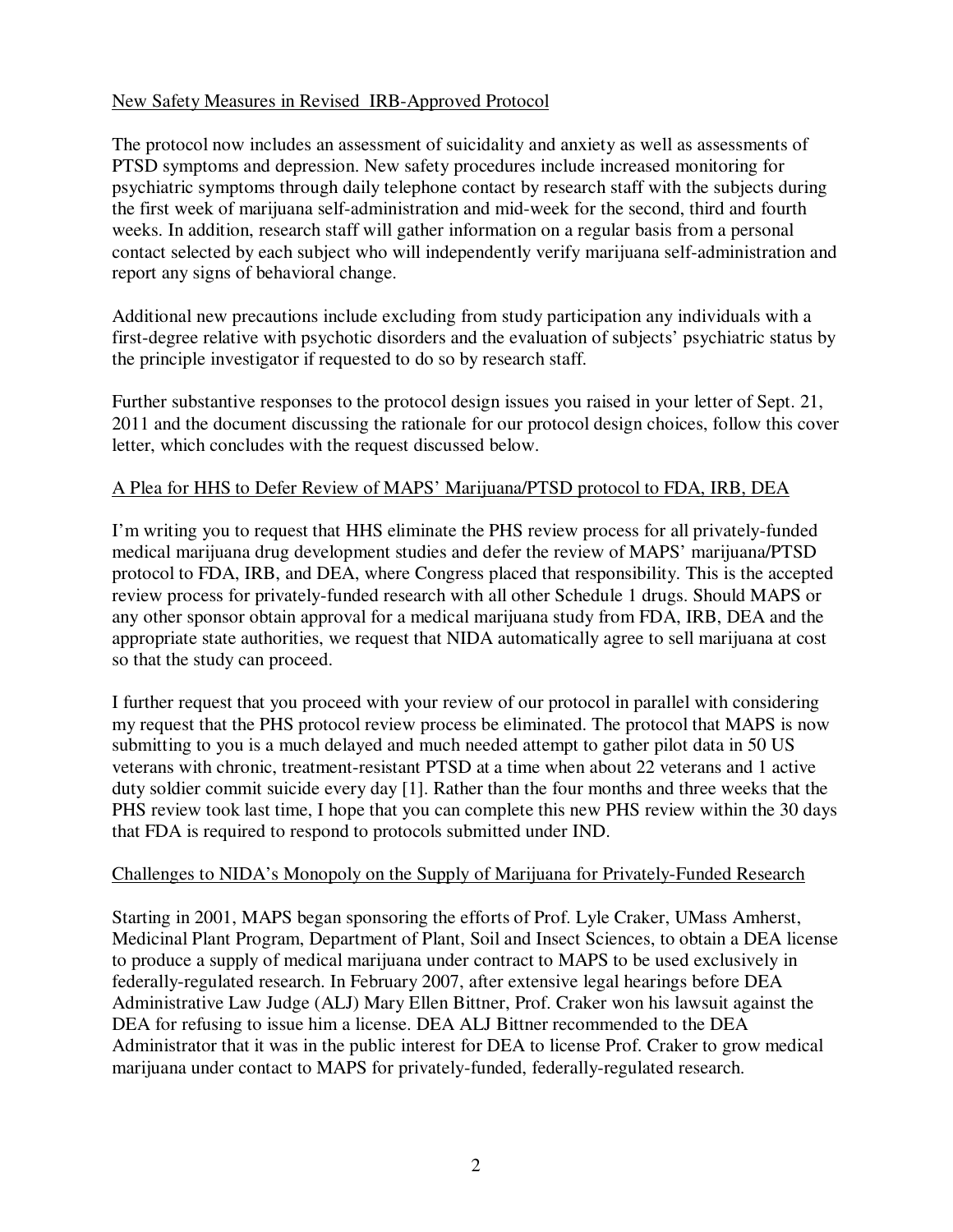After failing to respond to the ALJ recommendation for almost two years, DEA Administrator Michelle Leonhart finally rejected ALJ Bittner's recommendation on January 14, 2009, six days before the inauguration of President Barak Obama. Prof. Craker subsequently sued DEA in the US First Circuit Court of Appeals. On April 5, 2013, after more than four additional years, the Court of Appeals accepted DEA's rationale for rejecting ALJ Bittner's recommendation, bringing to a conclusion our 12 year struggle. Out of necessity, MAPS and Dr. Sisley are now returning to the PHS to request approval to purchase NIDA marijuana at cost for our FDA and IRB-approved study.

## PHS Review Biased Against Privately-Funded Medical Marijuana Drug Development Research

According to the May 21, 1999, Announcement of the Department of Health and Human Services' (HHS) Guidance on Procedures for the Provision of Marijuana for Medical Research, PHS protocol approval is currently required by the HHS before sponsors of privately-funded medical marijuana research can purchase at cost any of NIDA's research grade marijuana, for which it has a DEA-protected monopoly. Without PHS protocol approval, privately-funded medical marijuana drug development protocols cannot proceed.

In contrast, all other Schedule 1 drugs such as LSD, MDMA, psilocybin, mescaline, and DMT, are available from multiple DEA-licensed producers. Privately-funded drug development protocols studying the risks and benefits of all Schedule 1 drugs other than marijuana require approval from FDA, IRB, and DEA, but not the PHS. At present, PHS review and approval is required only for privately-funded medical marijuana drug development protocols, exists only because of NIDA's monopoly on DEA-licensed marijuana, protects no government funding, and asserts authority over drug development research that Congress created the FDA to review.

As you must know, the current HHS Guidance explicitly rejects providing marijuana to privately-funded medical marijuana drug development protocols seeking to obtain FDA approval for the prescription use of smoked marijuana in plant form. Section II of the Guidance, "Availability of Marijuana For Research Purposes", states, "The goal of this program must be to determine whether cannabinoid components of marijuana administered through an alternative delivery system can meet the standards enumerated under the Federal Food, Drug, and Cosmetic Act for commercial marketing of a medical product (see e.g., 21 U.S.C. 355). As the IOM report stated, "Therefore, the purpose of clinical trials of smoked marijuana would not be to develop marijuana as a licensed drug, but such trials could be a first step towards the development of rapid-onset, nonsmoked cannabinoid delivery systems."

Our protocol directly compares safety and efficacy of smoked marijuana with marijuana inhaled via vaporization, a nonsmoked drug delivery method that avoids combustion, with our goal being to develop marijuana either smoked or vaporized into an FDA-approved prescription medicine. The protocol MAPS is submitting to you now for PHS review is therefore seeking to conduct research with the exact purpose which the HHS Guidance rejects as outside the boundaries of acceptable research, and yet FDA and the University of Arizona IRB have approved it.

As long as HHS's May 21, 1999, Guidance on Procedures for the Provision of Marijuana for Medical Research remains in force and is followed by PHS reviewers, the rejection of MAPS' revised protocol seems inevitable. When the DEA-protected NIDA monopoly and the PHS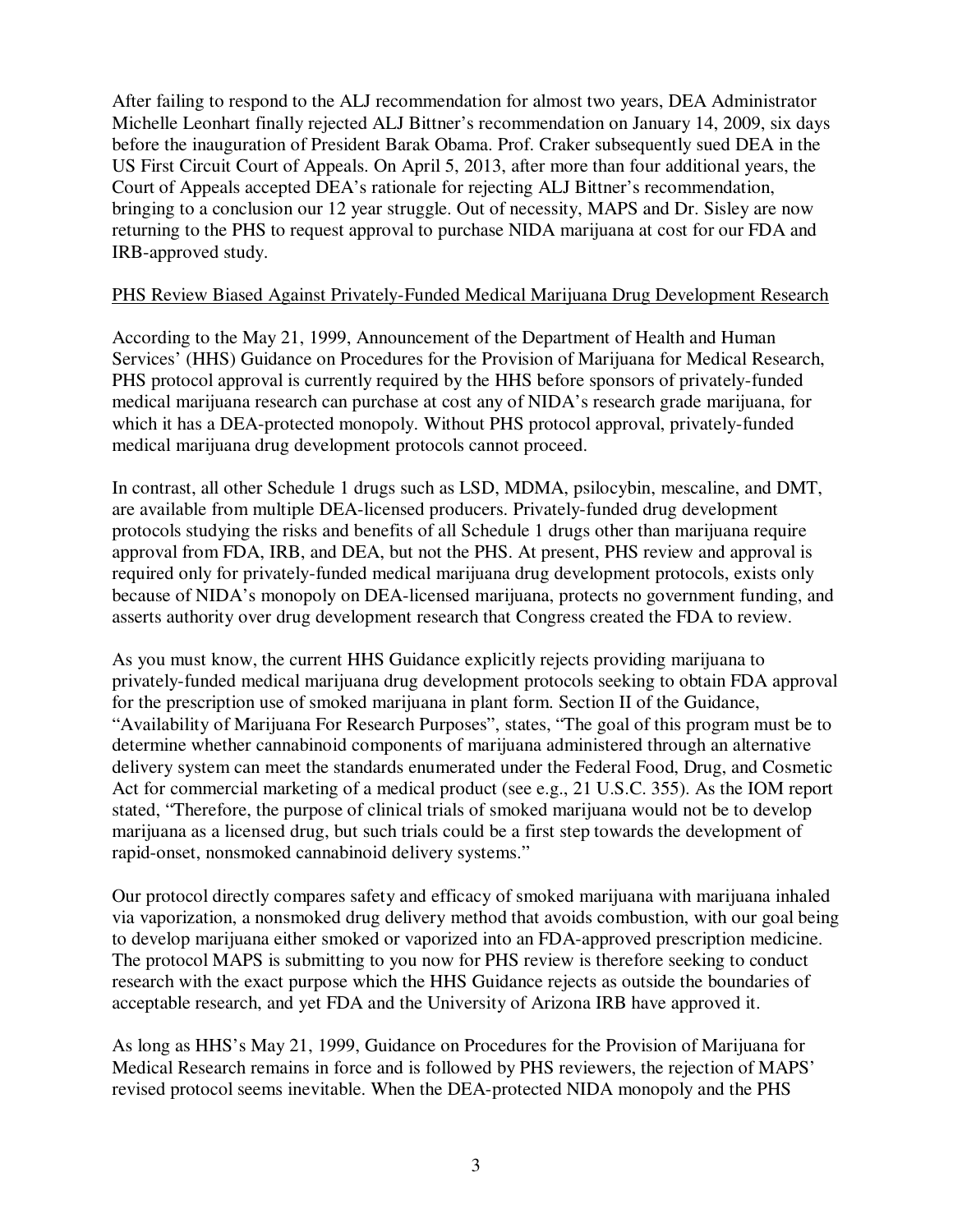review process operating under the HHS Guidance combine to block all efforts to develop the marijuana plant itself into an FDA-approved prescription medicine, science is preempted by politics. It is therefore only to be expected that when the science is blocked, advocates of the medical uses of marijuana will turn to politics to provide access for physicians and their patients to medical marijuana.

There are currently 20 medical marijuana states and the District of Columbia. Of these states, PTSD is an explicit qualifying condition for a medical marijuana recommendation in 5: New Mexico, Maine, Oregon, Connecticut, Delaware, and its use for PTSD is permitted in California, all without a single controlled study of the use of marijuana for PTSD. It is long past time to facilitate privately-funded, federally-regulated research into the use of marijuana in veterans with chronic, treatment-resistant PTSD, for which there are many positive anecdotal reports.

## PHS Review is Inappropriate for Privately-Funded, FDA-regulated Research

Even if the HHS Guidance didn't explicitly reject providing NIDA marijuana at cost to privatelyfunded protocols seeking to develop the marijuana plant into an FDA-approved prescription medicine in smoked form, there is a fundamental mismatch when PHS reviewers evaluate a privately-funded drug development protocol design through the lens of basic science grant application standards.

PHS protocol reviewers have extensive and valuable experience reviewing grant applications submitted by academic researchers seeking National Institutes of Health (NIH) funding for basic science studies. NIH-funded basic science research is primarily about understanding mechanisms of action to gain insight into the processes and building blocks of life. In contrast, privatelyfunded drug development protocols are focused on proving safety and efficacy of an intervention or treatment that meets FDA standards. FDA does not require an understanding of mechanisms of action for approval for prescription use.

PHS reviewers of grant applications are stewards of public funds while privately-funded drug development studies are investing and risking private money, not public money. PHS reviewers of grant applications can appropriately require additional measures and tests to better understand mechanisms, or can require larger studies to reduce uncertainty, the cost of which will be paid by the NIH grant should the application be accepted. Such protocol critiques are justified for basic science purposes but are not required by FDA or an IRB and are inappropriate for privatelyfunded studies. Costs from additional research into mechanisms required by PHS reviewers must be paid by the private sponsors of the research, imposing in essence an arbitrary tax on privatelyfunded research into marijuana's potential medical uses.

### Request to Waive PHS Review and Accept Approval by FDA, IRB, DEA, State Authorities

Fortunately, there is a way forward. The HHS Guidance states that "HHS will re-evaluate these procedures periodically..." As far as I can tell, the HHS Guidance document has not been reevaluated since it was written more than 14 years ago. The current NIH grant review process does a good job providing marijuana from NIDA's monopoly for NIH-funded basic science studies while ensuring that taxpayer funds are expended strategically. In contrast, the PHS review process exists only for marijuana and is a success only at obstructing privately-funded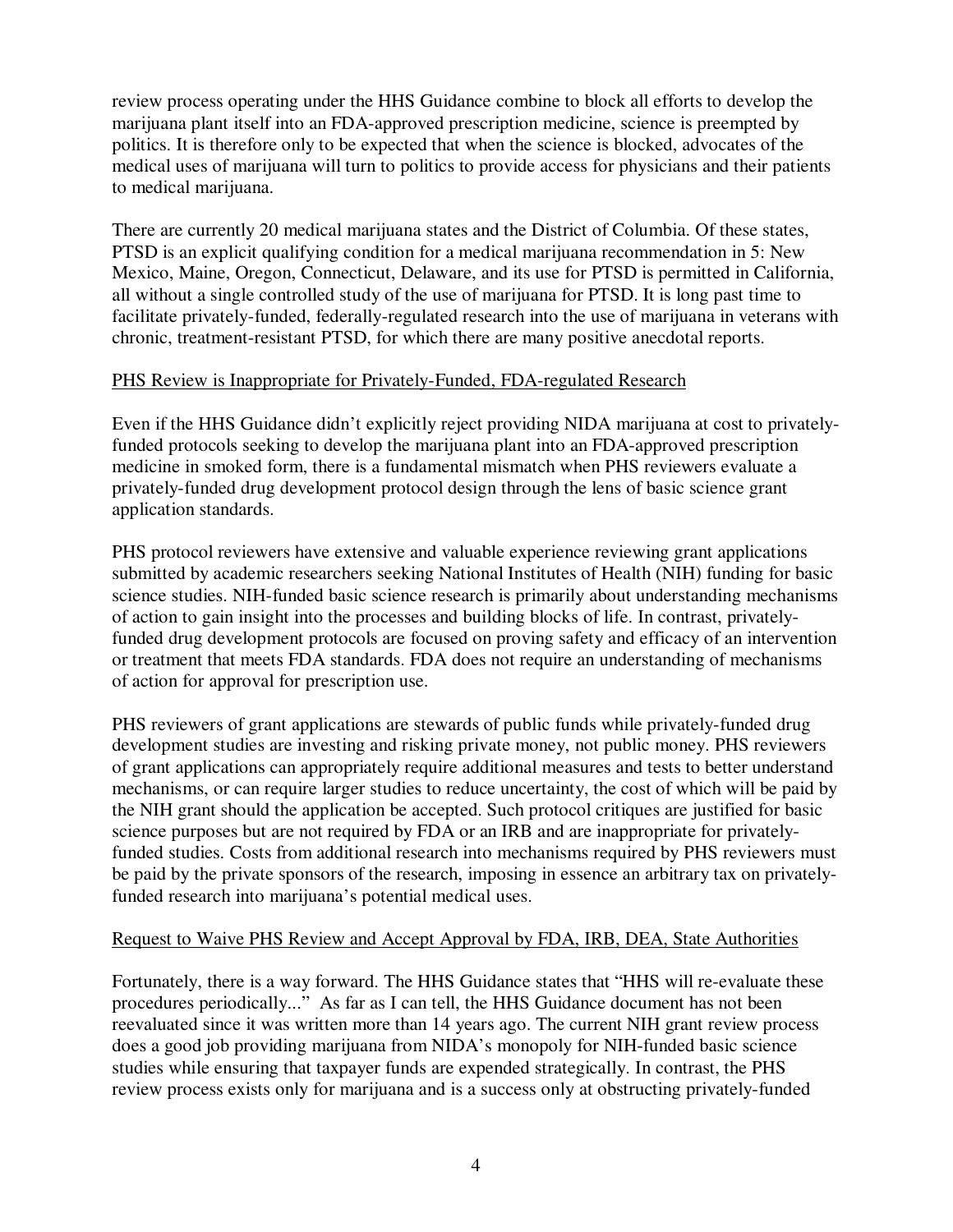medical marijuana drug development studies, an outcome contrary to the public interest. Approval from FDA, IRB, DEA and state authorities without additional and inappropriate PHS review should be sufficient for NIDA to permit privately-funded sponsors to purchase its marijuana at cost, especially since that protocol review process is sufficient for privately-funded research with MDMA, psilocybin, LSD, DMT, and all other Schedule 1 drugs.

I am writing specifically to request that you consider the approvals of MAPS' protocol from FDA and the University of Arizona IRB, subject to licensing by DEA and state authorities, as sufficient for this study to proceed. After licensing by DEA and the appropriate state authorities, NIDA could then provide the required marijuana at cost.

### New Promising but Uncontrolled Research into the Use of Marijuana for PTSD

In addition to our protocol, I am submitting two papers that report on uncontrolled studies of the use of marijuana by subjects with PTSD. The paper discussing the results of a study conducted by New Mexico psychiatrist Dr. George Greer in 80 PTSD patients applying for enrollment in the New Mexico Medical Cannabis Program has recently been accepted for publication in a peerreviewed journal indexed on Medline [2]. The other paper, reporting on a study conducted by the Israeli Ministry of Health in 29 Israeli Defense Force soldiers, is currently under review by a peer-reviewed journal indexed on Medline [3]. Both report promising findings and call for controlled studies, none of which have yet been permitted to be conducted.

We request that you thoughtfully consider our responses below regarding issues of protocol design raised by you and the PHS reviewers, ideally within the 30 day time frame required of FDA by Congress for the review of protocols submitted under FDA IND. In addition, we ask that you also carefully consider our request for HHS to end the PHS review process for privatelyfunded medical marijuana protocols. Rather, HHS should require NIDA to provide marijuana at cost after any privately-funded protocols have been approved by FDA, IRB, DEA and the appropriate state authorities, the same procedures that govern privately-funded research with all other Schedule 1 drugs.

Sincerely,

Rick Doblin PhD Executive Director, MAPS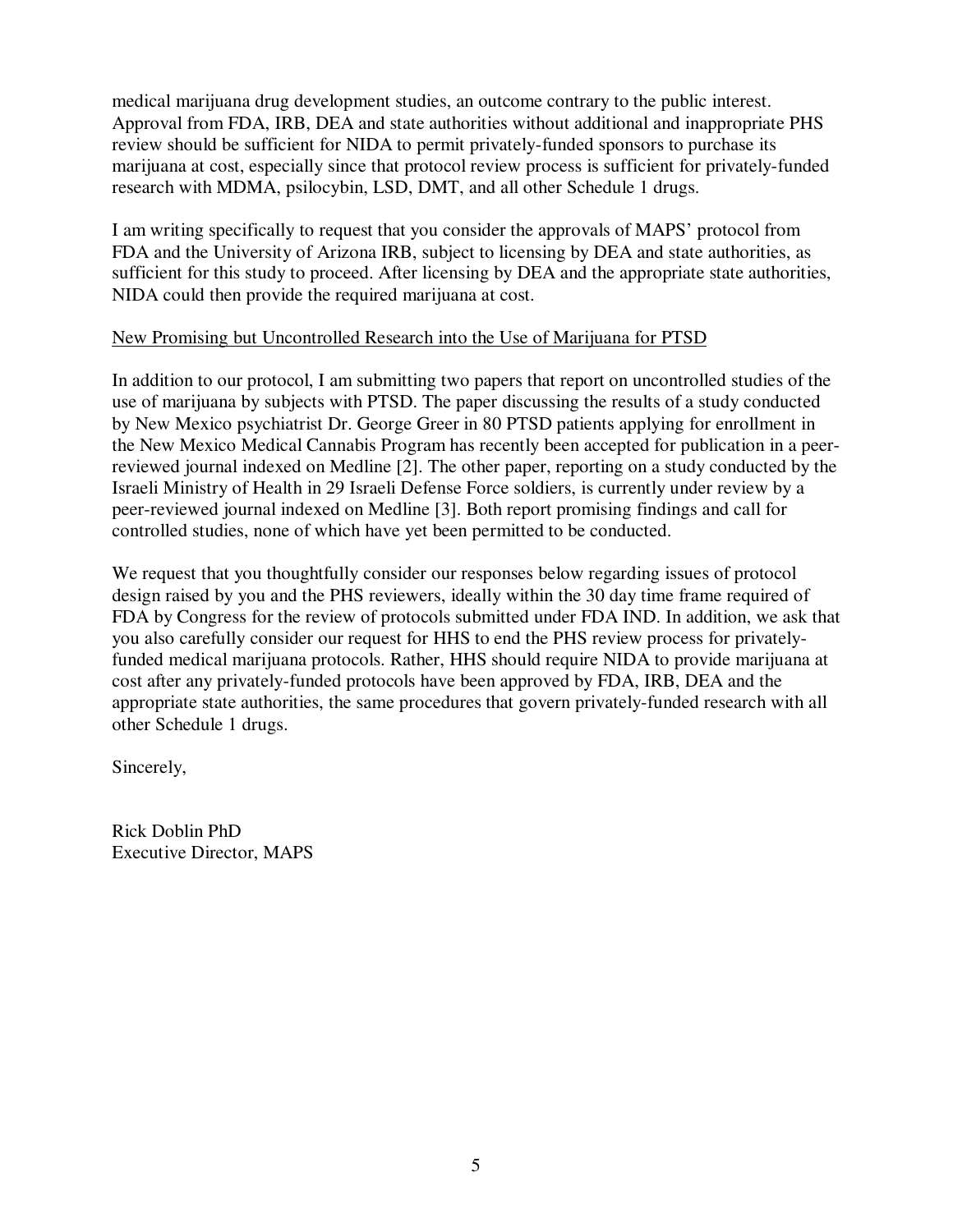## Response to Protocol Critiques in September 21,2011 Letter and Comments of PHS Reviewers

I address below the issues you raised in your cover letter. After the references to this section, I've included the document that we submitted to the IRB that provides additional information and justification for the protocol design choices reflected in our protocol.

*1. There was substantial concern about the research expertise and research support to perform this study. No principal or co-investigators with substantial research experience are mentioned. While Dr. Sisley's CV indicates that she is an experienced clinician, she lacks sufficient research expertise. Specific expertise in PTSD is also needed. There is no evidence of institutional support for the research or availability of an independent entity for data collection, management, and analysis.* 

MAPS is the organizational sponsor of this drug development pilot study and is responsible for its scientific integrity. MAPS has substantial experience conducting FDA-regulated research in subjects with chronic, treatment-resistant PTSD. We've completed two promising pilot studies of MDMA-assisted psychotherapy in people with PTSD in the US and Switzerland with results published in the Journal of Psychopharmacology. MAPS is currently conducting additional MDMA/PTSD pilot studies in the US (Charleston, SC and Boulder, CO), Israel, and Canada. MAPS currently has a paper in the final stages of the review process at the Journal of Nervous and Mental Disease about the first study in over 45 years investigating LSD-assisted psychotherapy, in subjects with anxiety associated with end-of-life issues. MAPS has its own monitoring staff and excellent relationships with regulatory agencies and IRBs around the world.

As MAPS' Executive Director, I've focused a major section of my dissertation on the question of how to design successful double-blind studies with drugs such as marijuana, LSD and MDMA which have discernible subjective effects and complicate the creation of a successful doubleblind. I have been designing and conducting FDA-regulated clinical trials for the last twenty years, am the first author on seven papers about original research that I conducted, and am second or last author on three papers about MAPS' MDMA/PTSD research.

MAPS' Director of Clinical Research is Amy Emerson. She has worked in clinical development and research for the last 15 years in the fields of immunology (Applied Immune Sciences), oncology (RPR), and most recently in vaccine development (Chiron and Novartis). Amy is responsible for ensuring that MAPS' drug development studies meet GCP standards, are monitored to pass FDA and DEA audits, and meet all regulatory reporting requirements.

Dr. Sisley is an experienced psychiatrist with expertise in use of telemedicine technology who has worked with PTSD patients. She has provided psychiatric evaluation and medication monitoring via telemedicine and has developed novel applications of telemedicine during her work at the Arizona Telemedicine Program and as the Director of Telemedicine at the Scottsdale Treatment Center.

As a new co-investigator with extensive expertise in treating PTSD, we have added Dr. Deborah Gilman, staff psychiatrist, Carl T.Hayden VA Medical Center, Phoenix, AZ. Attached is her CV.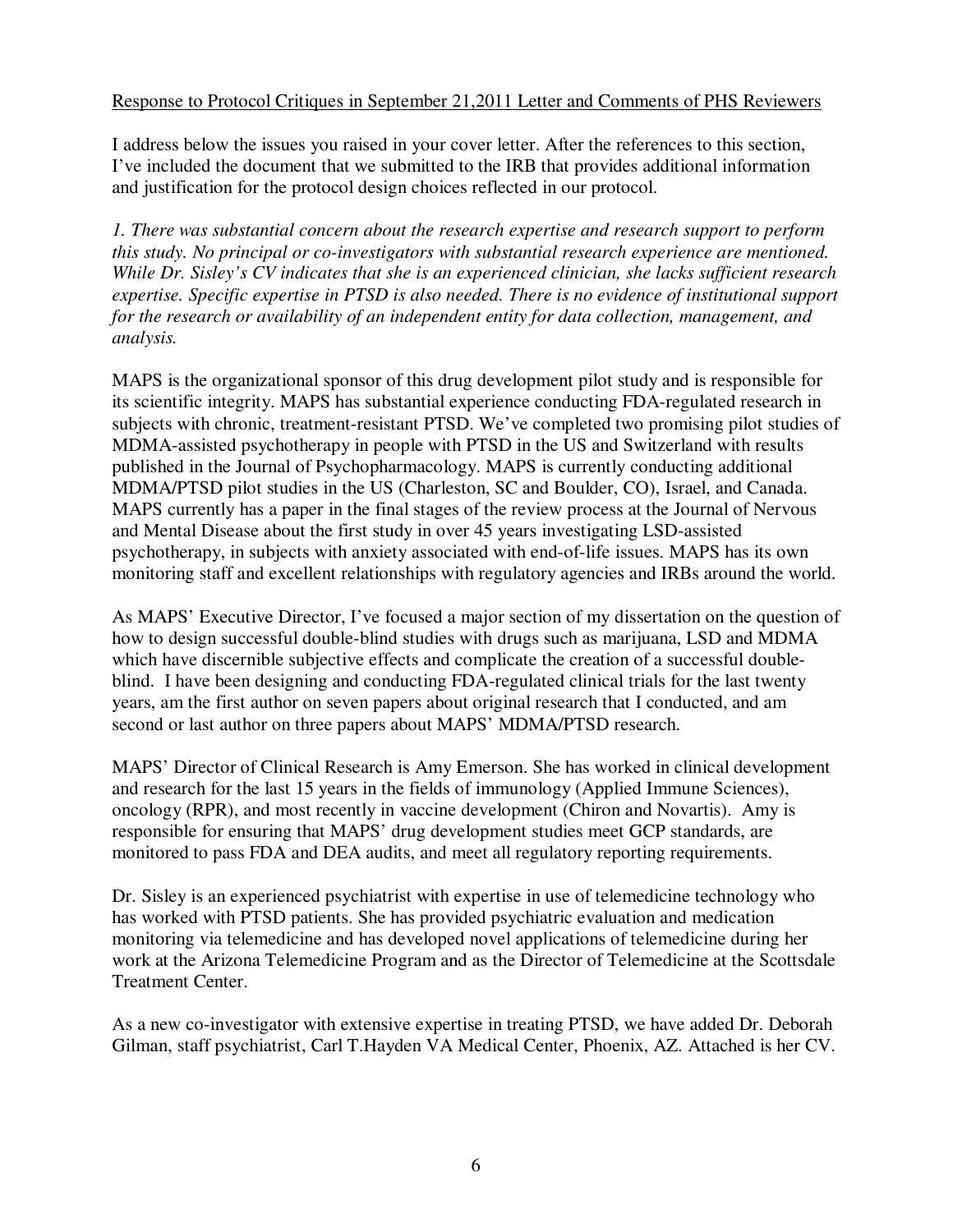Dr. Michael Mithoefer, Board Certified in Psychiatry, Emergency Medicine, and Internal Medicine, is PI on several of MAPS' Phase 2 MDMA/PTSD studies including our current study in 24 veterans and first responders, and is lead author on two scientific papers about MDMA/PTSD research published in the Journal of Psychopharmacology. Dr. Mithoefer is comedical monitor on this study.

Dr. Julie Holland, psychiatrist, is a medical monitor on MAPS' study in 24 veterans and first responders, editor of Ecstasy: A Complete Guide and The Pot Book: A Complete Guide to Cannabis. Dr. Holland is co-medical monitor on this study.

The use of an independent entity for data collection, management and analysis is not required by FDA or by the IRB and is not standard operating procedure in FDA-regulated drug development studies. Dr. Sisley's study design calls for an independent rater who is not part of the treatment team to administer the outcome measures. MAPS collects and manages its own data with the understanding that FDA and IRBs can audit the data at any time. We use source records, Case Report Forms, electronic data management software, and we monitor the data for accuracy and integrity. There is no need or justification for PHS reviewers to require procedures that are not required by FDA or IRB.

*2. The review panel had a number of concerns about the study design. The theoretical framework and justification for the complex study design need additional explanation. A simpler design might be preferable for this pilot study. There was concern about whether the study is adequately powered.* 

Pilot studies are often underpowered for statistical significance, as they are intended to spark further research. This is a privately-funded, FDA and IRB-approved exploratory study. This study is designed to gather preliminary evidence about the risks and benefits of a potential new treatment, not toward generating statistically significant results. It is too early in the research process for such designs which require preliminary data that does not yet exist and are larger and more expensive than we feel is justified at this time. If data from this study is promising, then it will serve as the basis for developing larger and higher-powered studies.

Nevertheless, since the size of the study seems to a major issue for the PHS reviewers, we are willing to increase the size of the study from 50 subjects to 70 subjects, enlarging the study by 40%. We will now have 7 subjects in each cell, rather than 5. This represents a substantial increase in the cost of the study and in the time it will take to complete, is not required by FDA or IRB, and will not be covered by an NIH grant but must be covered by our own fundraising efforts. If we are allowed to purchase NIDA marijuana to conduct this study, we will submit a protocol amendment to the FDA and the UArizona IRB proposing an increase in the size of the study to 70 subjects. We will submit documentation of the acceptance of this protocol amendment to NIDA and DEA prior to requesting supplies of study drug.

Study complexity is required in order to have a blinded study with inactive and active placebo marijuana strains and to gain information on the safety and efficacy of a drug delivery method, vaporization, that is the only non-smoking drug delivery device that uses whole plant marijuana and does not involve combustion[4], to compare with subjects who only smoke marijuana. Addressing study blinding with appropriate placebo controls is a challenging but important aspect of clinical trials with psychoactive substances [5, 6]. The impact played by cannabidiol in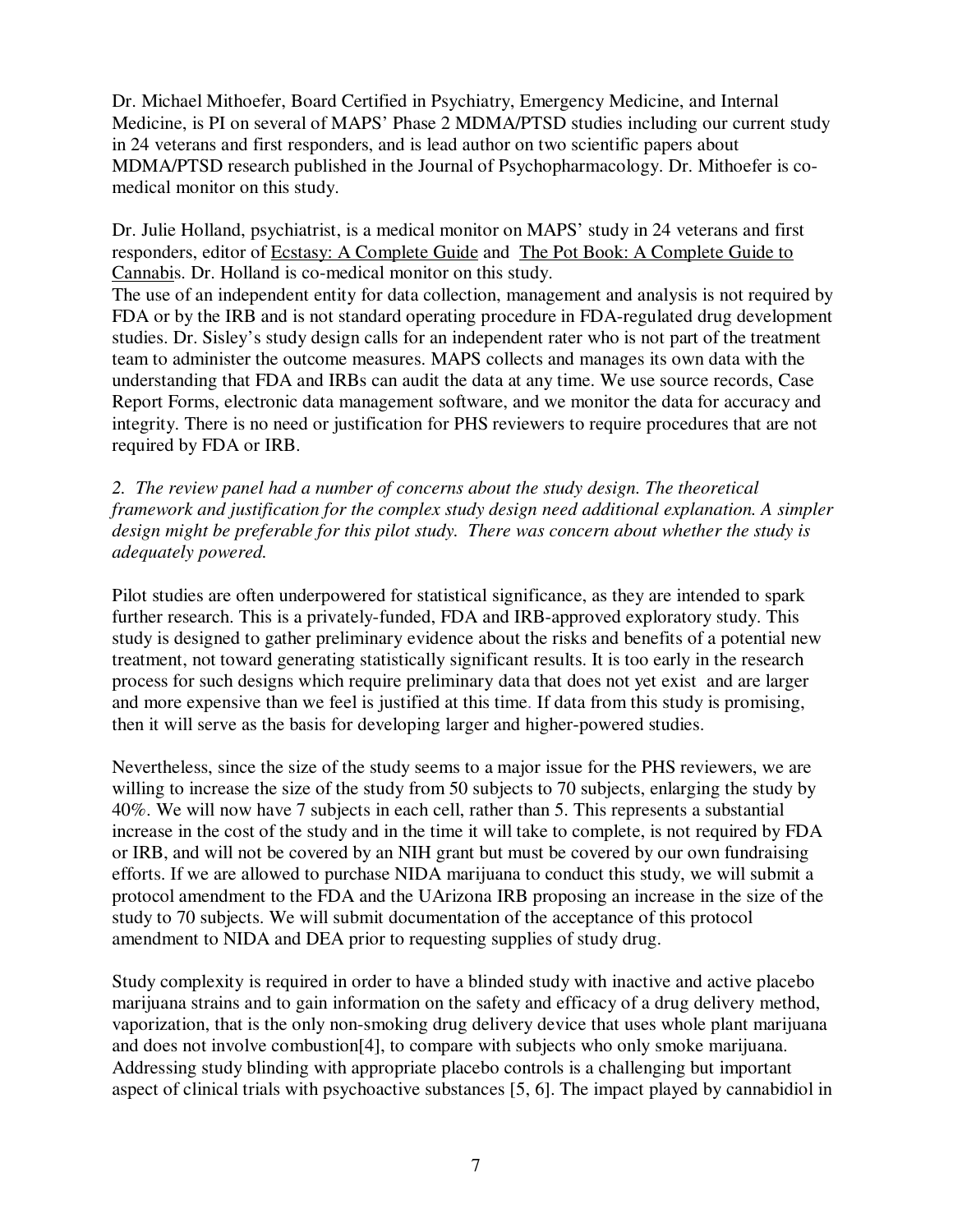the therapeutic properties of marijuana is now a focus of a growing number of investigations[7- 11] , and the addition of a strain with and without this cannabinoid will permit exploration of cannabidiol versus THC in the anxiolytic effects of cannabis. Findings from this study will provide the basis for development of future studies focusing on areas of interest detected in this study.

Several reviewers expressed concern about use of self-titration within the study design. However, the use of self-regulated flexible dosing has occurred in other FDA-approved drug development studies, including a trial with an intranasal cannabis-based product [12-14]. We discuss this issue further in the document responding to the concerns of the PHS reviewers.

# *3. The study does not provide a basis for determining individual differences in efficacy, precluding predictive capacity for favorable responses. An analytic plan to assess individual differences would strengthen the potential value.*

This is a preliminary exploratory study. We are primarily interested in group differences. Nevertheless, we are gathering a limited amount of demographic data that we will use to evaluate individual differences, including information on age, gender, race/ethnicity and past use of marijuana. Determining individual differences is not the purpose of this study and has not been required by FDA or IRB and is premature in a pilot study of safety and efficacy. PHS reviewers, coming from a basic science perspective, can see value in many additional measures and procedures that address questions that are not necessary or appropriate for our privately-funded drug development study at this time. Still, if one or more of the study findings are significant and have a large effect size, it will be possible to examine one or more of the demographic characteristics that we are collecting to determine if there are individual differences in response.

The primary purpose of the study is to compare the safety and efficacy of material with different levels of THC and cannabidiol and to assess the safety and efficacy of two drug delivery methods, smoking and vaporizing. In the proposed study, these goals are met by comparing subject outcomes from smoking or vaporizing five different potencies of marijuana. In addition, comparisons will be made between effects of potencies differing only by the presence or absence of cannabidiol by crossover of subjects in these conditions. Treatment efficacy is addressed through the primary outcome measure, the Clinician Administered PTSD Scale (CAPS), the gold standard measure of PTSD symptoms. The CAPS will be administered at baseline and after each study stage, permitting comparison of responses to each dose and both delivery methods over time. The measure possesses scores that permit examining individual symptom clusters.

Since the study is already addressing potency as well as drug delivery, it is not an appropriate vehicle for reliably assessing individual differences in safety and efficacy. It is more appropriate to test individual differences later in another study after overall effects can be assessed in this placebo-controlled study. Furthermore, the study employs a self-regulated dosing strategy, permitting variation in dosing within a set limit of no more than two rolled cigarettes per day (unrolled with marijuana placed in a vaporizer for subjects randomized to those groups), so that people may adopt different usage strategies. An analysis plan for evaluating individual differences in response is outside the scope of this research and would, as a result of adding further variables, weaken rather than strengthen statistical power and value of results.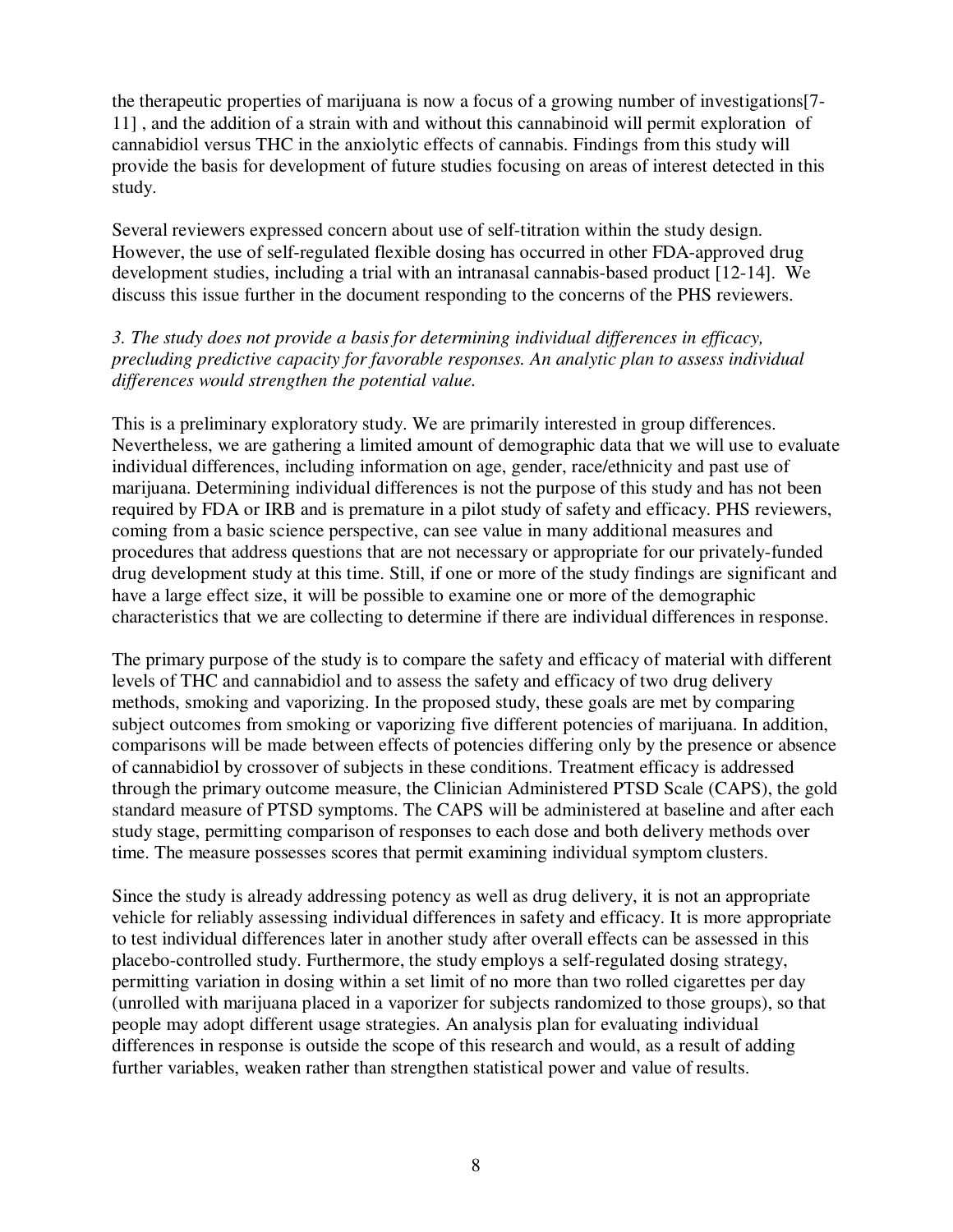We will be collecting information about daily use of marijuana that will include self-report of use and weighing any material subjects return. This allows for assessing individual usage patterns. However, at present, we first wish to gather information on treatment safety and efficacy before embarking upon examining individual differences in response.

*4. A number of safety concerns were raised. Some reviewers were concerned about the use of drug-naïve participants. Documentation of an IRB review was not submitted.* 

The protocol now has IRB approval. Documentation of approval is attached along with this letter.

Safety is enhanced by the use of two extensive marijuana inhalation practice sessions occurring on the study site where all subjects, marijuana-naïve or marijuana-experienced, are exposed to the potency of marijuana they will receive. Practice sessions will occur in each of two subsequent four week dosing periods. There will be an assessment of suicidality, the addition of the Beck Anxiety Inventory to measure anxiety, continued contact by research staff with the participant, and instructions concerning driving. These all serve as means of addressing participant safety for both drug-naïve and drug-experienced subjects.

Further new precautions include excluding from study participation any individuals with a firstdegree relative with psychotic disorders and the evaluation of subjects' psychiatric status by the principle investigator if requested to do so by research staff.

With respect to safety concerns relating to enrolling marijuana-naïve participants, only one of five reviewers recommended restricting enrollment to participants experienced with marijuana use. Two other PHS reviewers recommended enrolling only marijuana-naïve participants to ensure study blinding. Neither of these two reviewers provided evidence that past experience with marijuana would help people to detect the difference between four levels of THC or the presence or absence of cannabidiol. There was no consensus among the PHS reviewers concerning participant prior experience with marijuana and it is obviously not possible to satisfy conflicting recommendations.

By way of comparison, MAPS has recently completed the first study of the therapeutic use of LSD-assisted psychotherapy in over 40 years. The study was a small pilot study in 12 subjects with anxiety associated with end-of-life issues. The study was conducted in Switzerland with approval by SwissMedic, a Swiss IRB and the FDA, which evaluated the protocol before the study started. Of the 12 subjects, 11 were LSD-naïve. There were no drug-related Serious Adverse Events (SAEs), and no prolonged negative reactions. In comparison to LSD, the subjective effects of marijuana are milder and more easily controlled. Likewise, only one of the 12 participants in our Swiss study of MDMA-assisted psychotherapy in people with chronic, treatment-resistant PTSD reported prior use of ecstasy/MDMA[15].

In this exploratory study, we will analyze our data to see if there are any differences in response between drug-naïve and drug-experienced subjects.

The study would be too burdensome and costly to conduct in an inpatient setting. An FDA, IRB and DEA approved study conducted at UC Davis to assess the effects of marijuana in people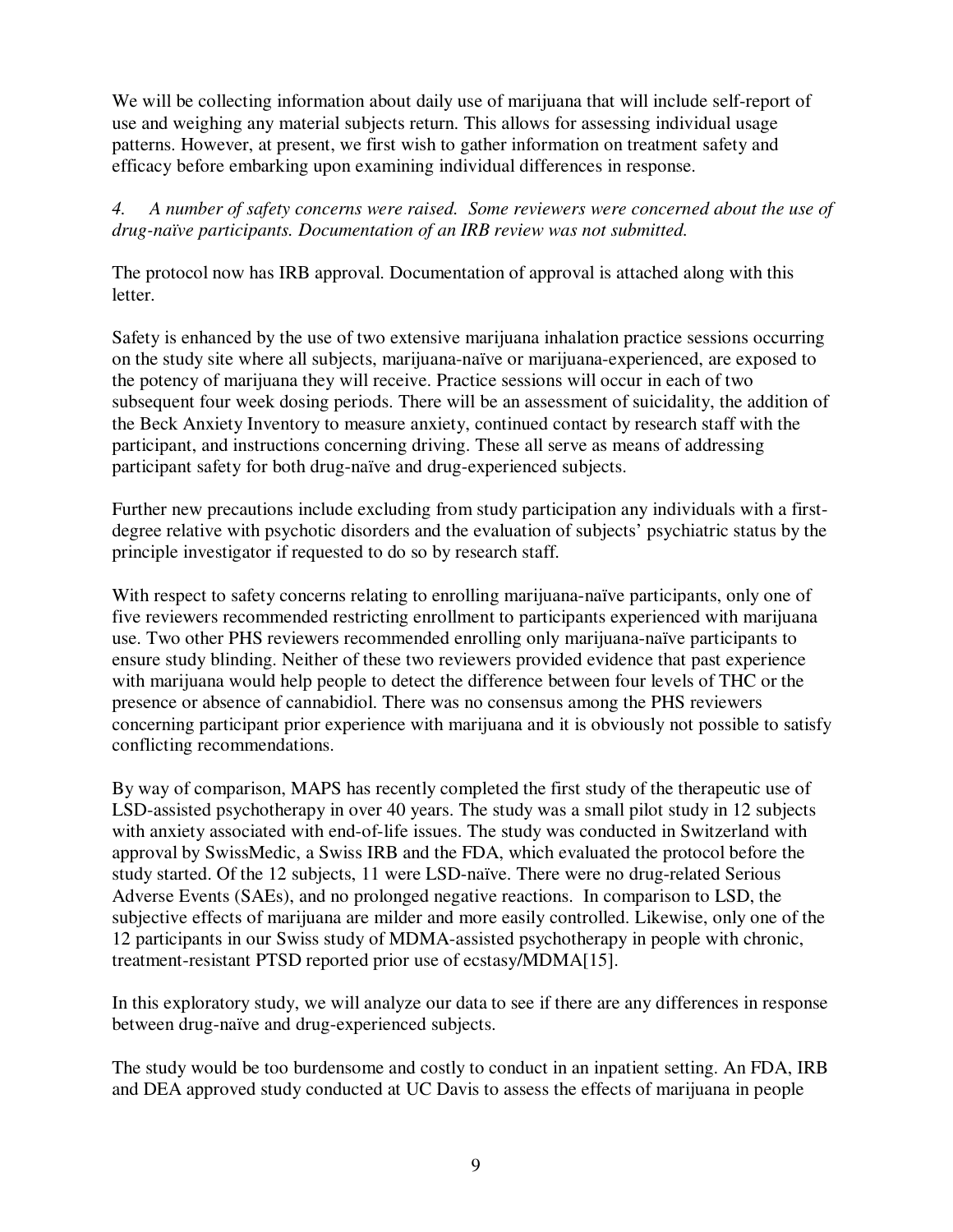with multiple sclerosis is also an outpatient study and received study drug from NIDA. The outpatient nature of this clinical trial was acceptable for the approving agencies with the same study drug. Please see NCT#00682929.

- 1. Kemp, J. and R. Bossarte, *Suicide Data Report 2012*. 2013, US Department Of Veterans Affairs, Mental Health Services, Suicide Prevention Program http://www.va.gov/opa/docs/Suicide-Data-Report-2012-final.pdf%20.
- 2. Greer, G.R., C.S. Grob, and A.L. Halberstadt, *PTSD symptom reports of patients evaluated for the New Mexico Medical Cannabis Program.* J Psychoactive Drugs, In Press.
- 3. Baruch, Y., et al., *Promising results of a pilot study of medical cannabis in military veterans with combat post traumatic stress disorder* Under Review.
- 4. Hazekamp, A., et al., *Evaluation of a vaporizing device (Volcano) for the pulmonary administration of tetrahydrocannabinol.* J Pharm Sci, 2006. **95**(6): p. 1308-17.
- 5. Bjorkedal, E. and M.A. Flaten, *Interaction between expectancies and drug effects: an experimental investigation of placebo analgesia with caffeine as an active placebo.* Psychopharmacology (Berl), 2011. **215**(3): p. 537-48.
- 6. Price, D.D., D.G. Finniss, and F. Benedetti, *A comprehensive review of the placebo effect: recent advances and current thought.* Annu Rev Psychol, 2008. **59**: p. 565-90.
- 7. Bhattacharyya, S., et al., *Opposite effects of delta-9-tetrahydrocannabinol and cannabidiol on human brain function and psychopathology.* Neuropsychopharmacology, 2010. **35**(3): p. 764-74.
- 8. Bergamaschi, M.M., et al., *Cannabidiol Reduces the Anxiety Induced by Simulated Public Speaking in Treatment-Naive Social Phobia Patients.* Neuropsychopharmacology, 2011.
- 9. Crippa, J.A., et al., *Neural basis of anxiolytic effects of cannabidiol (CBD) in generalized social anxiety disorder: a preliminary report.* J Psychopharmacol, 2011. **25**(1): p. 121-30.
- 10. Russo, E.B., *Cannabinoids in the management of difficult to treat pain.* Ther Clin Risk Manag, 2008. **4**(1): p. 245-59.
- 11. Russo, E.B., et al., *Agonistic properties of cannabidiol at 5-HT1a receptors.* Neurochem Res, 2005. **30**(8): p. 1037-43.
- 12. Niaura, R., et al., *The efficacy and safety of varenicline for smoking cessation using a flexible dosing strategy in adult smokers: a randomized controlled trial.* Curr Med Res Opin, 2008. **24**(7): p. 1931-41.
- 13. Johnson, J.R., et al., *An Open-Label Extension Study to Investigate the Long-Term Safety and Tolerability of THC/CBD Oromucosal Spray and Oromucosal THC Spray in Patients With Terminal Cancer-Related Pain Refractory to Strong Opioid Analgesics.* J Pain Symptom Manage, 2013. **46**(2): p. 207-18.
- 14. Serpell, M.G., W. Notcutt, and C. Collin, *Sativex long-term use: an open-label trial in patients with spasticity due to multiple sclerosis.* J Neurol, 2013. **260**(1): p. 285-95.
- 15. Oehen, P., et al., *A randomized, controlled pilot study of MDMA (+/- 3,4- Methylenedioxymethamphetamine)-assisted psychotherapy for treatment of resistant, chronic Post-Traumatic Stress Disorder (PTSD).* J Psychopharmacol, 2013. **27**(1): p. 40- 52.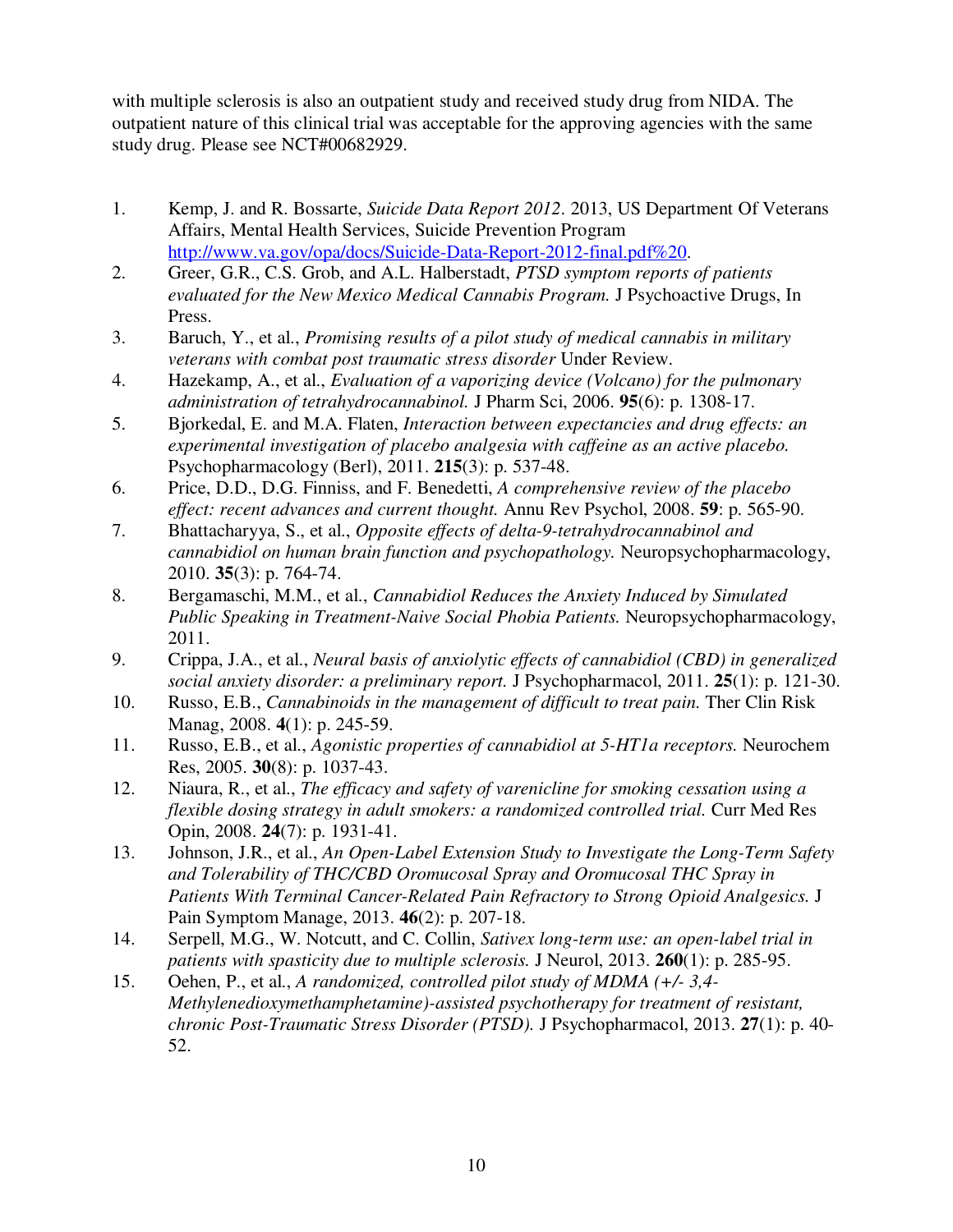**Rationale for Protocol Design Choices and Responses to Comments of PHS Reviewers**  (from cover letter sent by Dr. Sue Sisley to the University of Arizona IRB on July 30, 2012)

## INCLUSION/EXCLUSION CRITERIA: DEFINITION OF TREATMENT RESISTANCE

As stated in pp. 15-16 of the protocol, the study will enroll veterans with treatment-resistant PTSD arising from their service in the US military, with treatment resistance defined as still meeting criteria for PTSD diagnosis after treatment either with psychotherapy or pharmacotherapy. While we are willing to use a more stringent definition that requires treatmentresistance to both pharmacotherapy and psychotherapy, this would produce an unrepresentative sample since many veterans with PTSD have underutilized care for PTSD available to them or have not received appropriate care.

## INCLUSION/EXCLUSION CRITERIA: MARIJUANA EXPERIENCED AND MARIJUANA NAIVE SUBJECTS

The study will enroll participants with and without any experience with marijuana, so long as they have not used marijuana within the month prior to study enrollment (p. 17 in the protocol). Marijuana is the most commonly used illicit drug in the US and a significant percentage of people with PTSD have used it (see p. 8 in the study protocol). To be representative of the larger population of veterans with PTSD the study needs to include subjects who have had previous experience with marijuana. If the study were limited only to subjects who had never used marijuana, the subjects would not be representative and recruitment would be seriously compromised.

# SAFETY PROCEDURES

To ensure that both marijuana-naïve and marijuana-experienced subjects are prepared for the subjective experience of the specific potency of marijuana that they will receive in each of the two four week medication periods, the protocol includes a four-hour introductory session on each of two days in a row. In these introductory sessions, subjects gradually self-administer marijuana under supervision and with the support of research staff. Subjects will be administered the same potency they will receive during their four-week medication period using the same delivery system, smoked or vaporized. This identical procedure of two four-hour introductory sessions will be repeated before the four-week cross-over period. Should any subject experience substantial anxiety during the introductory sessions or adverse effects of a persistent nature beyond the time of the introductory sessions, the subject could withdraw from the study and/or the Principal Investigator could decide to exclude the subject from further participation. Subjects will be administered the Columbia Suicide Severity Rating Scale (CSSRS) at frequent intervals throughout the study and will meet with study staff on a weekly basis. Psychotherapists will be available should either subjects or experimenters request psychotherapeutic sessions due to increased signs of suicidality.

### BLINDING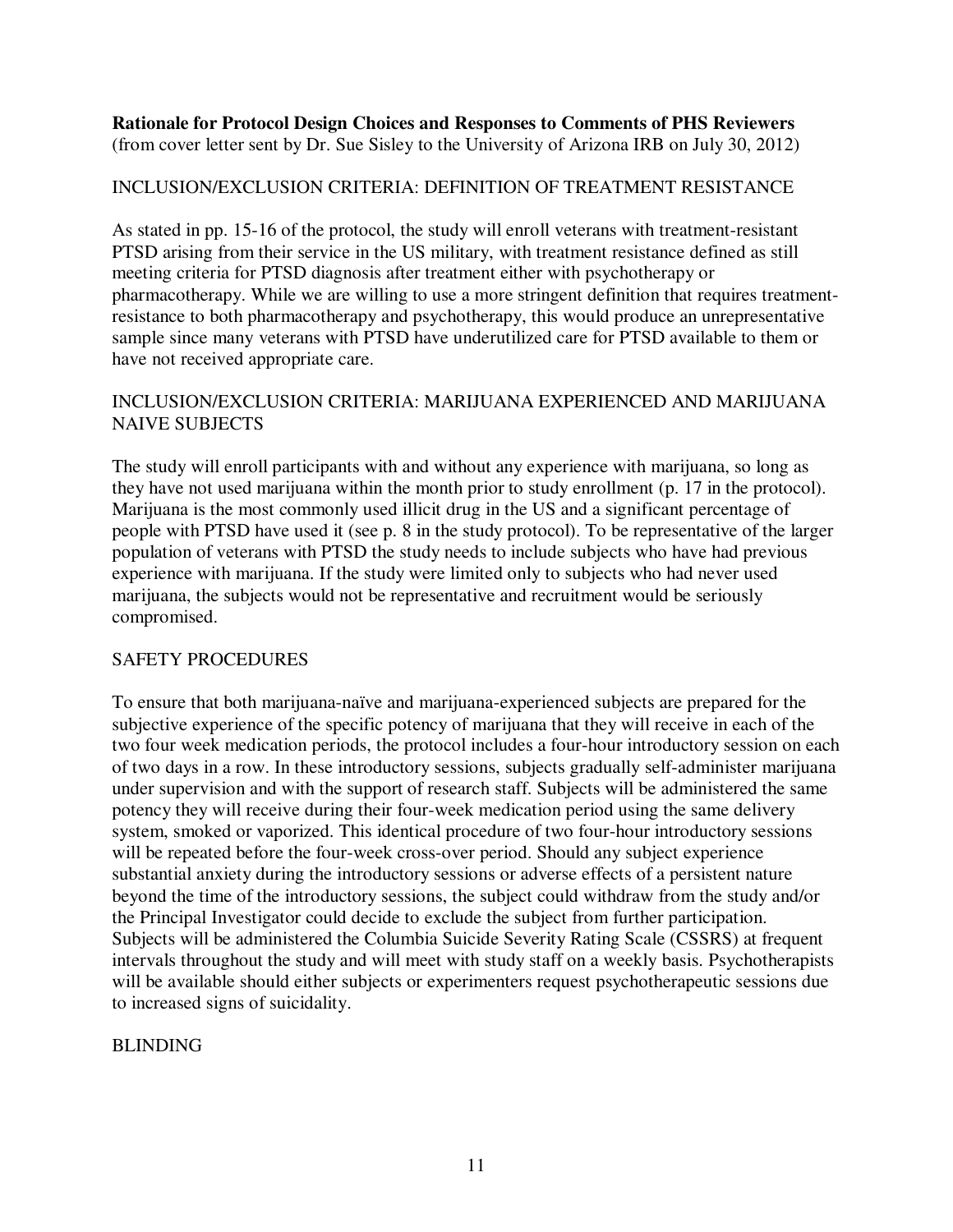One of the major methodological challenges of medical marijuana research, indeed research with any psychoactive drug, is conducting a successful double-blind. We believe that almost all or perhaps even all subjects will be able to correctly guess whether they have been randomized to either an inactive placebo group or an active drug group. However, we are going to test that assumption in this specific subject population. As a result, this pilot study is designed as a doseresponse study randomizing subjects to one of five potencies of marijuana, 0 % THC (inactive placebo), 2% THC, 6% THC, 6% THC and 6% CBD, and 12% THC. Subjects will be administered marijuana for a one-month daily dosing period followed by a two-week medication cessation period.

This study is designed to explore whether a dose-response design actually results in an effective double-blind in which the subjects, the Principal Investigator who interacts directly with each subject, and independent rater are indeed blinded to dose. In this protocol, we will ask all the subjects, the Principal Investigator, and the independent rater to guess which potency of marijuana the subject was randomized to receive.

We anticipate that subjects receiving the inactive placebo will accurately guess that they have received the inactive placebo, if not in the first few days, then sometime during the four-week medication period, and that the PI and independent rate will also guess correctly. In contrast, we anticipate that the subjects receiving one of the four doses of marijuana will demonstrate a substantial proportion of inaccurate guesses as to the dose they received, as will the PI and independent rater.

# CROSSOVER DESIGN DETAILS

One of the main objectives of this study is to compare the effects of the two cannabinoids delta-9-tetrahydrocannabinol (THC) and cannabidiol (CBD) on PTSD symptoms. In the crossover period, we are primarily interested in learning more about the differences between 6% THC and 6% THC and 6% CBD, and also whether 12% THC will be well-tolerated by the subjects. We therefore plan to drop the inactive placebo which we anticipate will be accurately identified by the subjects, PI and independent rater. We also plan to drop the 2% THC doses from the crossover period since we anticipate 2% THC will show minimal efficacy and we want to learn more about CBD. Subjects who received 6% THC in the initial four-weeks will be assigned the 6% THC, 6% CBD marijuana in the crossover, and subjects who received the 6% THC, 6% CBD marijuana will be assigned the 6% THC marijuana in the crossover. Subjects who received either the inactive placebo or the 2% THC marijuana or the 12% THC will be randomized to either the 6% THC, 6% THC, 6% CBD, or 12% THC marijuana.

The partial crossover is a means of conducting a within-subjects comparison of the effects of marijuana with and without CBD. In addition, the blind will likely be even stronger in Stage 2 since all participants will be receiving marijuana containing at least 6% THC.

### TWO-WEEK DRUG WASHOUT BETWEEN CROSSOVERS

The study contains a two week washout period of medication cessation to gather information on whether symptom relief, if any, fades during this time. In both Stage 1 and the crossover Stage 2,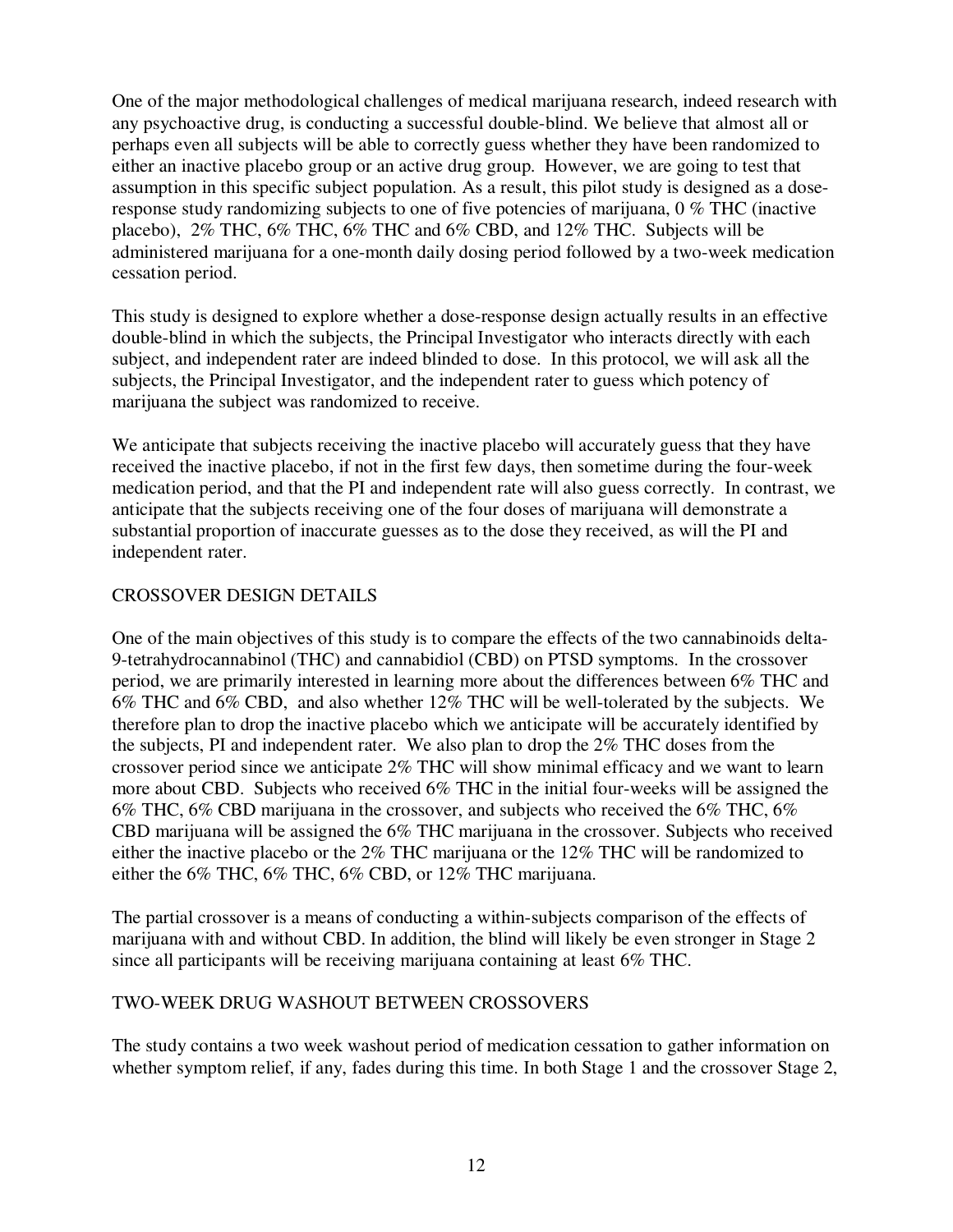primary and secondary outcome measures will be collected and compared after the four-week period of marijuana use and after the two week washout period. In addition, the two week washout period ensures that the effects of the marijuana administered during the Stage 2 crossover period are from that potency rather than the potency administered during the Stage 1 dosage period.

## SUBJECT SELF-TITRATION

A secondary objective of this exploratory study (p. 11) is to gather information about the range of dosing schedules and amounts that different PTSD patients chose to self-administer. Different subjects may have different sensitivities to the effects of marijuana. Some subjects may use only at night before bed, others may use throughout the day. Some subjects may vary times of use and amounts on a daily basis as symptoms vary. Subject self-titration is an accepted part of drug development research, especially in exploratory protocols such as this one where there is an absence of prior data about the safety and efficacy of a range of doses.

Data about all of the individual subject dosing preferences would be lost with a fixed dosing schedule. Furthermore, some subjects could be required to use more marijuana than they needed for symptom relief, creating the possibility of adverse events due to the fixed dosing schedule.

Study participants will be permitted to smoke or vaporize up to two of NIDA's marijuana cigarettes per day (each about .9 gram), permitting self-titration but with an upper limit imposed for diversion control purposes. While having an upper limit on the amount of marijuana that can be used is not ideal from a dose-response perspective, we feel it is an acceptable compromise to conduct this exploratory study with a limit of two NIDA marijuana cigarettes per day. Should a substantial number of subjects use all of the marijuana allocated per day and indicate that they would have preferred more medication, we can adjust the amounts in subsequent studies if the data from this study justifies further research.

Participants will be instructed to save any unused marijuana each day in the packages provided, to be returned each week for the next week's supply. The remaining material is weighed each week and the amount of marijuana used will be assessed. Serum cannabinoid levels will be assessed weekly, permitting another means of estimating cannabinoid levels in each subject. The data analysis will use weight of remaining material as a covariate to assess self-titration across conditions (p. 43 of the protocol)..

In FDA drug development research with Sativex, an oral-mucosal spray that is 50% THC, 50% CBD, patient self-titration of the number of sprays is part of the protocol. For example, in a multi-site study of Sativex for pain relief in individuals with advanced malignancy, used a threearm design, with low, medium and high doses. In each arm, patient self-titration of dosing was permitted, with the low arm permitting patients to decide to use a range of 1-4 sprays per day, the medium arm permitted 6-10 sprays per day, and the high arm permitted 11-16 sprays per day (see http://www.nextbio.com/b/search/individualtrial.nb?id=NCT00530764). In the Phase 3 studies with Zoloft for PTSD, subject self-titration was also part of the protocol, within limited ranges. These drug development designs included both self-titration and upper limits on medicine, as in our marijuana/PTSD study.